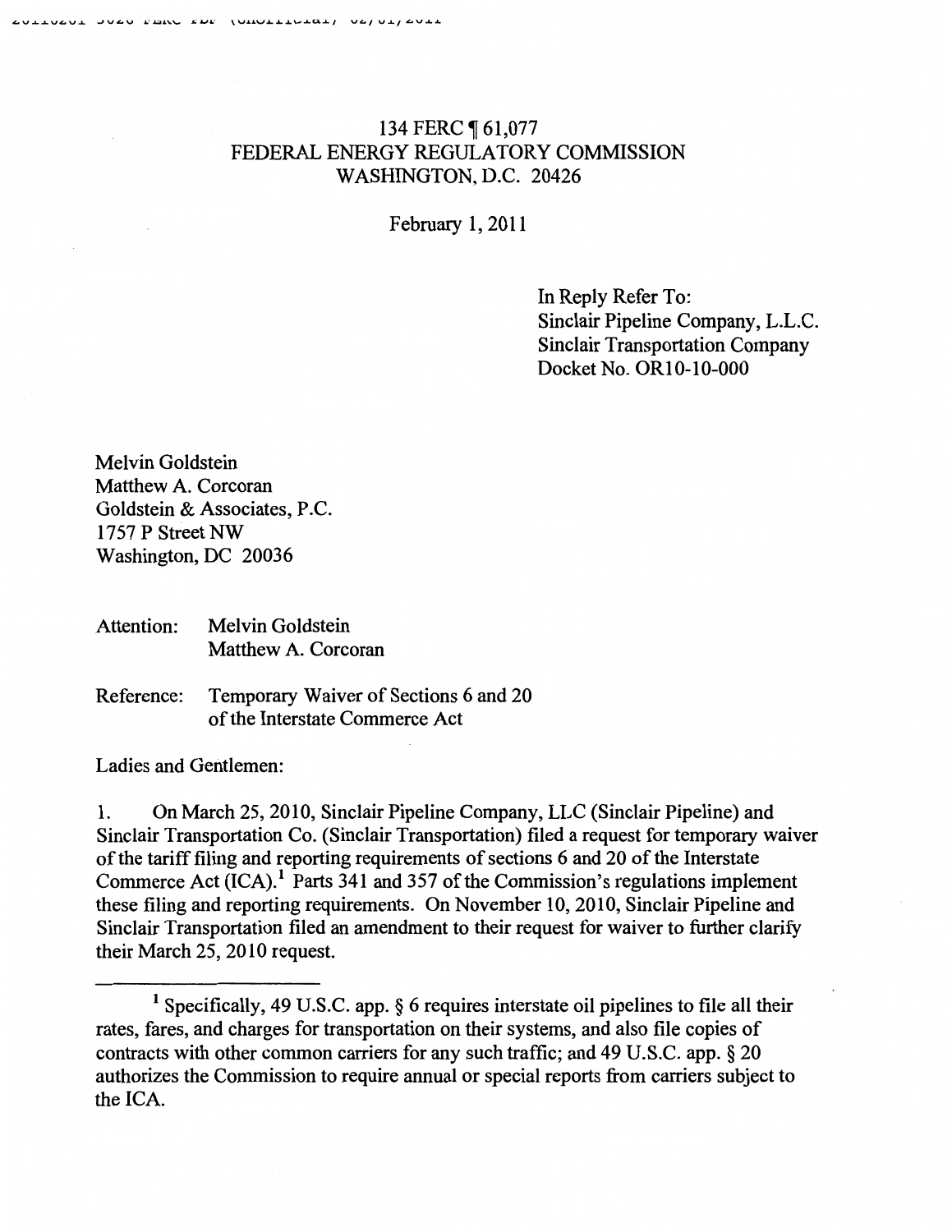## Docket No. OR10-10-000 - 2 -

2. Sinclair Pipeline and Sinclair Transportation state they are both affiliates of Sinclair Oil Corporation (Sinclair Oil), which owns two refineries in Wyoming. Sinclair Pipeline leases pipeline capacity to facilitate the transportation of refined petroleum products owned by Sinclair Oil. Sinclair Transportation operates crude pipelines in Wyoming and refined products pipelines in Wyoming, Colorado, Missouri, and Iowa, including a pipeline that transports refined products from Reed Junction, KS, to its terminals in Missouri and Iowa.

3. Sinclair Pipeline requests waiver for movements made pursuant to capacity lease agreements it entered into with Magellan Pipeline Company, L.P. (Magellan), while Sinclair Transportation's waiver request covers movements on its own pipelines.

4. According to Sinclair Pipeline, it uses leased capacity from Magellan to transport petroleum products on sections of pipeline which run from Tulsa, OK to Olathe, KS and from Olathe to Reed Junction, KS. Sinclair Pipeline states it also uses leased capacity to transport petroleum products from Tulsa, OK to the Magellan pipeline connection at Riverside, KS, and from Riverside to a Sinclair Transportation terminal at Argentine, KS. Sinclair Pipeline states these transportation movements are currently covered under Sinclair Pipeline's Supplement No. 7 to FERC Tariff No. 13 and if the Commission grants the exemption it would cancel FERC Tariff No. 13, which includes Supplement No. 7<sup>2</sup> All of the movements Sinclair Pipeline makes on Magellan pipelines are made pursuant to capacity lease agreements. Sinclair Pipeline states it has never been asked by any other shipper to transport products for a third party under its leased capacity, and that sufficient space exists in the Magellan pipeline to permit service under Magellan's common carrier tariff for any other shipper.

5. Sinclair Transportation requests temporary waiver for its Reed Junction, KS to Carrollton, MO pipeline segment, including its pipeline from the Carrollton terminal to another terminal it owns at Ft. Madison, lA. Regarding the Reed Junction to Carrollton segment, Sinclair Transportation states the only destination is the Sinclair Transportation terminal and that Sinclair Oil has been the only shipper on this segment. Regarding the Carrollton to Ft. Madison segment, Sinclair Transportation states the Carrollton terminal is the only origin and the Ft. Madison terminal, the only destination. Sinclair Transportation adds that Sinclair Oil has been the only shipper on this segment of pipeline. Finally, Sinclair Transportation states that it is highly unlikely that a third party will request transportation on these segments because the pipeline routes are not being used by any shipper other than a Sinclair Oil affiliate and are incapable of receiving or delivering products to any company other than a Sinclair Oil affiliate.

 $\cdot$   $\cdot$ 

 $\mathbb{I}$ 

<sup>&</sup>lt;sup>2</sup> On December 7, 2010, Sinclair Pipeline filed its electronic baseline tariff, in which FERC Tariff No. 14 cancelled FERC Tariff No. 13. Thus, the movements subject to Sinclair Pipeline's waiver request are now covered under FERC Tariff No. 14.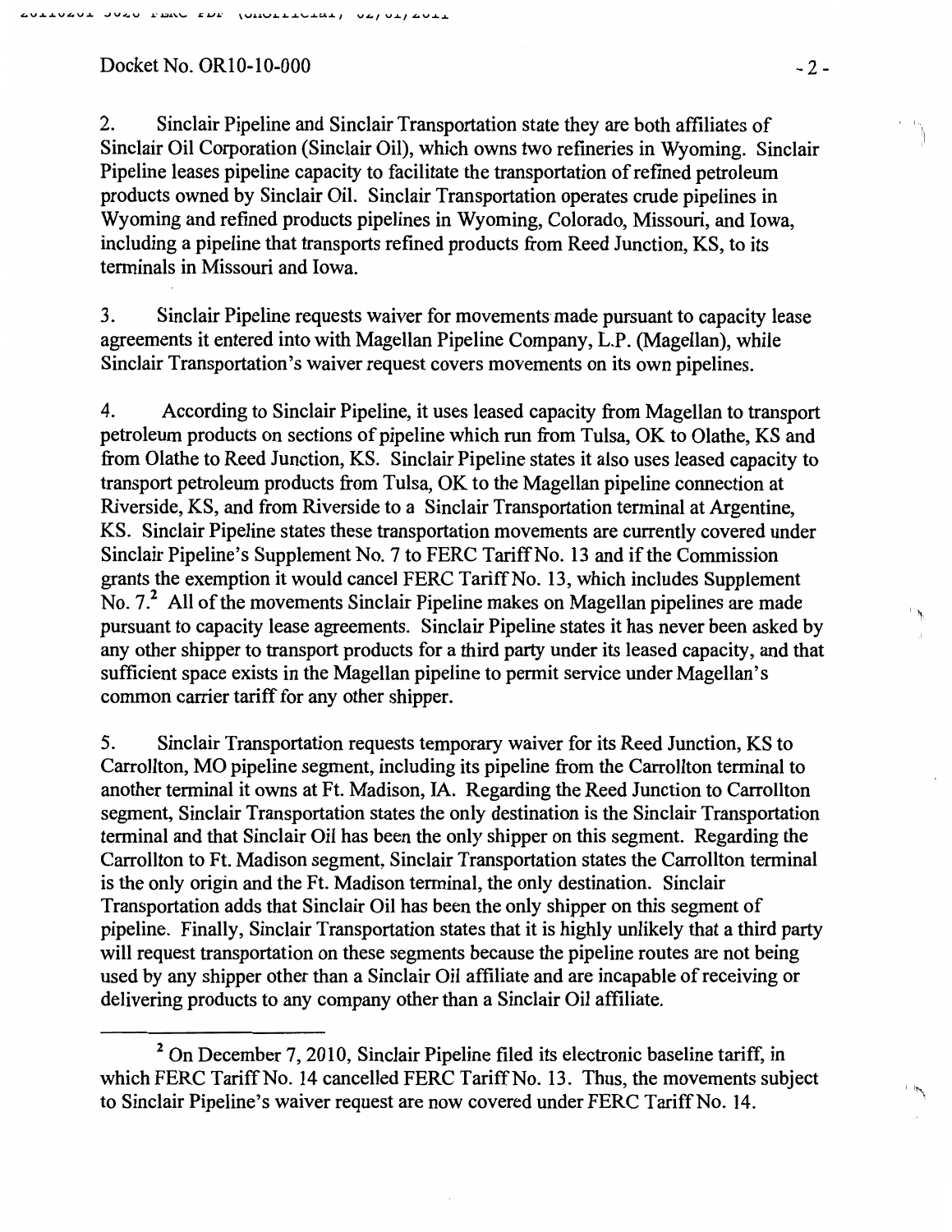JUAC TEMO EDE (ONOITIOIRI) UA/UI/AUII

# Docket No. OR10-10-000 - 3 -

 $2.91 + 1929 +$ 

6. The Commission previously granted temporary requests for waiver of the filing and reporting requirements of sections 6 and 20 of the  $ICA<sup>3</sup>$ . The Commission granted these waivers based on the fact that (1) the pipelines (or their affiliates) own 100 percent of the throughput on the line; (2) there is no demonstrated third-party interest in gaining access to or shipping upon the line; (3) no such interest is likely to materialize; and (4) there is no opposition to granting the waivers. In these cases, the Commission determined there were no active third-party shipper interests to protect under the ICA, and therefore, temporary waivers of the section 6 and 20 filing and reporting requirements were warranted. However, the Commission granted the waivers, subject to revocation should circumstances change, and required the pipelines to keep their books and records in a manner consistent with the Commission's Uniform System of Accounts.

7. Under the facts presented by Sinclair Pipeline, no third party has requested transportation service on the leased segments of pipeline. No third party has requested service on the Tulsa to Reed Junction segment of Sinclair Pipeline's capacity lease, and there exists sufficient space on Magellan's portion of the pipeline for any third party to receive transportation service. Similarly, there have been no requests for service on Sinclair Pipeline's leased capacity from Tulsa to Argentine. Further, such a request for transportation service on the Tulsa to Argentine segment is unlikely, given that the final destination of this segment is a Sinclair Transportation-owned terminal. Lastly, there is no opposition from any third party to the waiver request.

8. Similarly, there have been no requests for transportation service on the pipeline segments owned by Sinclair Transportation. Sinclair Oil is the only shipper on this pipeline, there is no evidence that any third party interest in shipping on this pipeline exists, and there is no opposition to this waiver request.

9. The Commission concludes that, given the physical characteristics of the facilities and the limited nature of the movement of the pipeline operations, Sinclair Pipeline and Sinclair Transportation meet the criteria necessary to qualify for a temporary waiver consistent with the Commission's rulings in *Sinclair, Hunt, Ciniza, Enbridge,* and *Jayhawk.* 

10. Accordingly, the Commission grants Sinclair Pipeline and Sinclair Transportation a temporary waiver of the filing and reporting requirements of ICA sections 6 and 20 relating to the pipeline segments described above. Sinclair Pipeline may file to cancel

<sup>3</sup> Sinclair Oil Corp., 4 FERC ¶ 62,026 (1978) *(Sinclair)*; Hunt Refining Co. *and East Mississippi Pipeline Co.,* 70 FERC ~ 61,035 (1995) *(Hunt); Ciniza Pipe Line Inc., 73 FERC*  $\P$  61,377 (1995) *(Ciniza); Enbridge Pipelines (NE Texas Liquids) L.P.*, 110 FERC ~ 61,159 (2005) *(Enbridge);* and *Jayhawk Pipeline,* L.L.C., 128 FERC ~ 61,079 (2009) *(Jayhawk).*